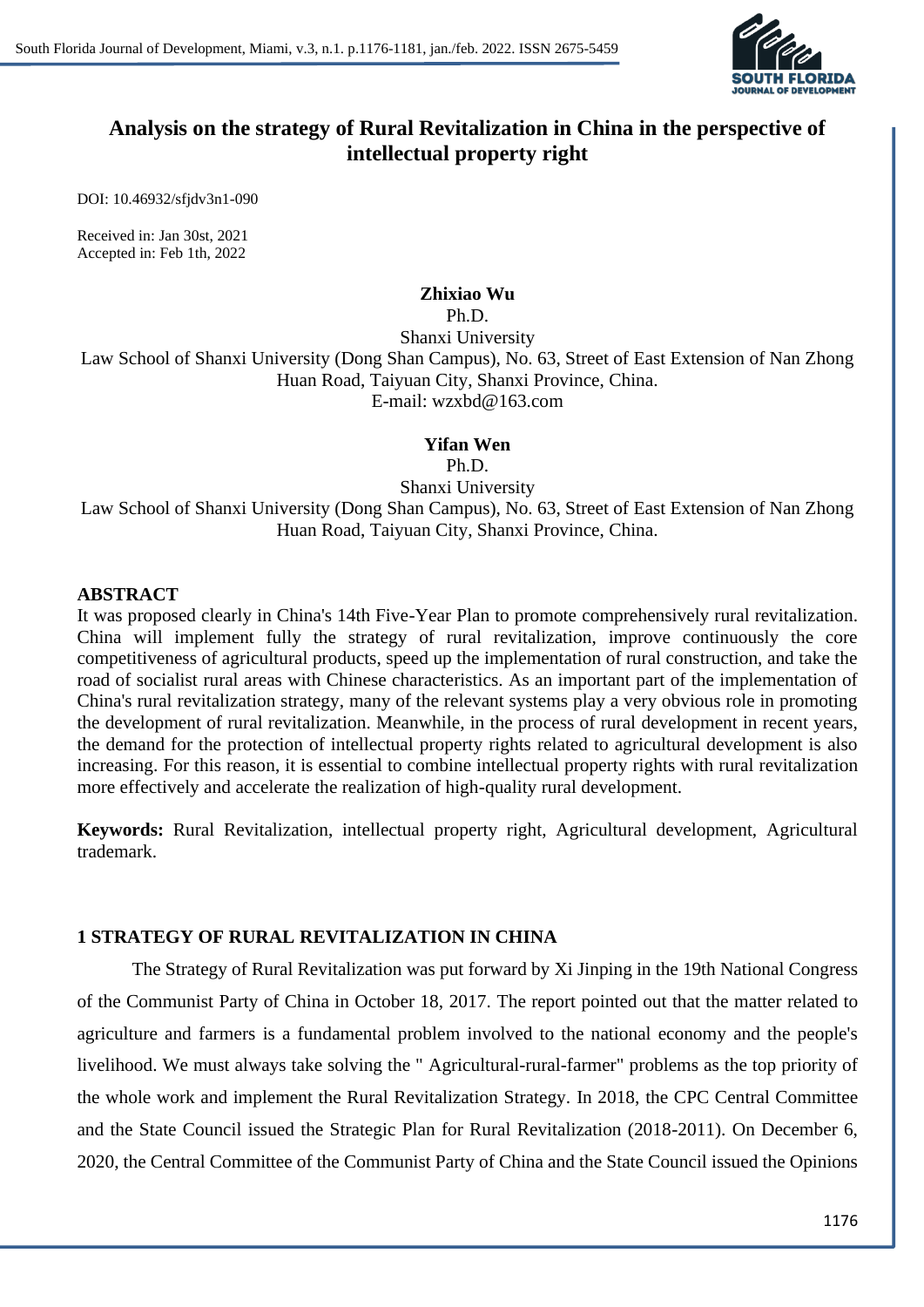

of Realizing the Effective Connection between Consolidating and Expanding the Achievements of Poverty Eradication and Rural Revitalization, which put forward the key work. Namely, rural revitalization is an important task for the Party and the country at present. On February 21, 2021, the opinions were issued on comprehensive promotion of rural revitalization and accelerating agricultural and rural modernization by the CPC Central Committee and the State Council.

### **2 DEVELOPMENT SCHEDULE OF RURAL REVITALIZATION STRATEGY**

In accordance with the strategic arrangement of the 19th National Congress of the Communist Party of China to win a decisive victory in building a well-off society in an all-round way and achieve the Second Centennial Goal by means of two stages, the central rural work conference defined the objectives and tasks of implementing the Rural Revitalization Strategy, as follows<sup>1</sup>.

By 2020, important progress will be made in rural revitalization, and the institutional framework and policy system will be basically formed. That is, China will obtain a solid comprehensive agricultural production capacity, form a high-quality agricultural supply system, and get integrated development among of primary, secondary and tertiary industries in rural.

By 2035, decisive progress will be made in Rural Revitalization, and modernization about agricultural and rural will be basically realized. Namely, the construction of rural infrastructure will be completed; the living environment will be improved; the ecological environment will be beautiful; and the basic public services in urban and rural areas will be equalized.

By 2050, rural areas will be revitalized in an all-round way, with strong agriculture, beautiful villages and rich farmers. In other words, the rural society will have been a high degree of civilization in perfectly good condition, civilized rural style and simple folk style. With the employment rate for farmers increasing, the channels for income are further expanded, as well as the living standards of rural residents continue to increase by then.

#### **3 SIGNIFICANCE OF RURAL REVITALIZATION STRATEGY**

The main contradiction in our society has been transformed into the one, between unbalanced and insufficient development of the society and people's growing needs for a better life. So, the primary problem we have to solve is the unbalanced development between urban and rural areas and the insufficient development of agriculture and rural areas.

Rural Revitalization Strategy is related to the realization of agricultural and rural modernization because without agricultural and rural modernization there will be no modernization of the whole country, which relate to the realization of the second Centennial goal of China. Therefore, the overall revitalization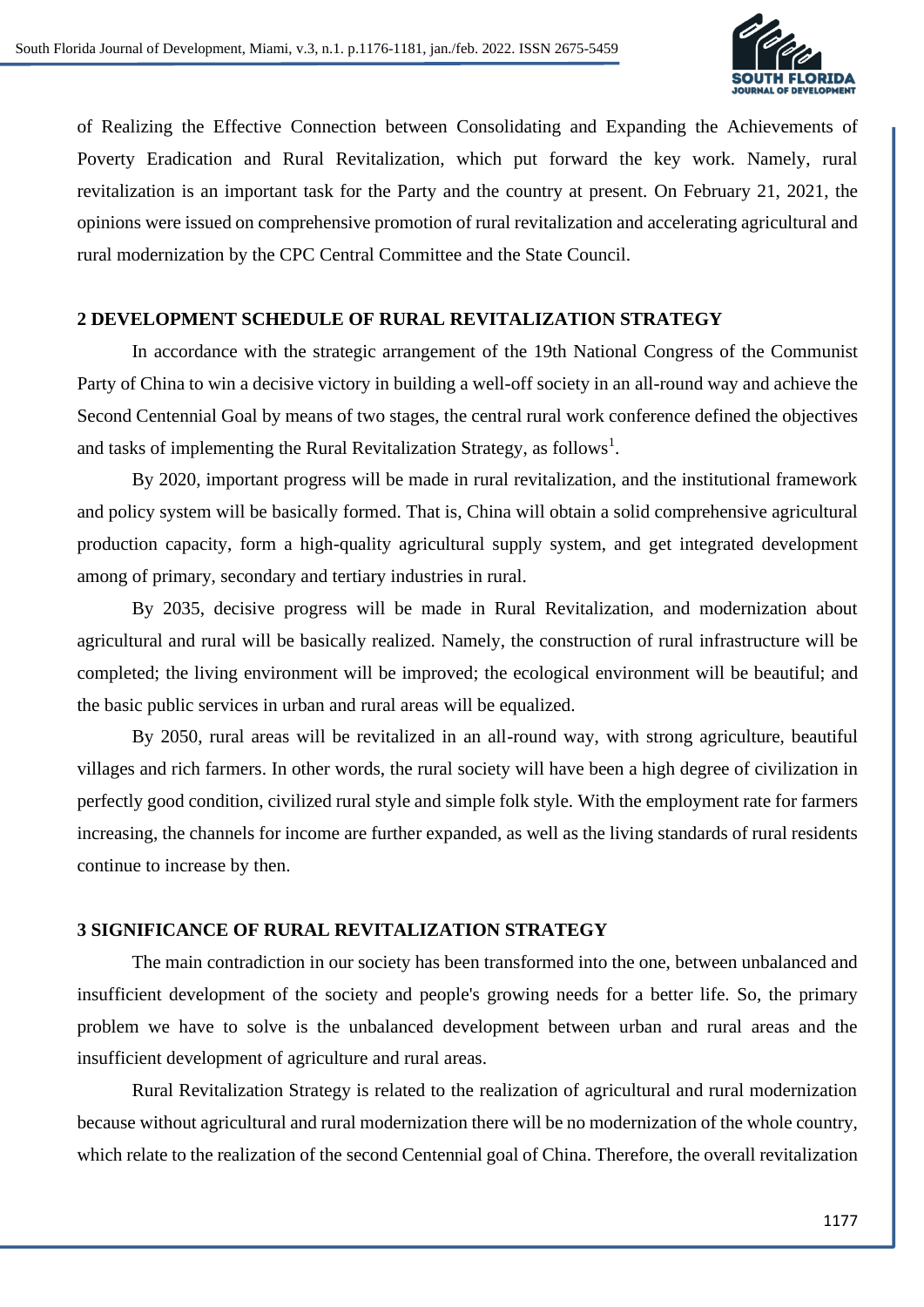

of the countryside is of overall and great historical significance for the comprehensive construction of socialist modern country.

# **4 THE NECESSITY OF INTELLECTUAL PROPERTY RIGHTS TO THE STRATEGIC DEVELOPMENT OF RURAL REVITALIZATION**

# 4.1 ACCELERATION OF CONNECTION BETWEEN POVERTY ALLEVIATION ACHIEVEMENTS AND RURAL REVITALIZATION

In 2021, China wins an all-round victory in getting rid of poverty and being better off. In the battle of poverty alleviation around the country, a number of poor villages have become rich through industrial poverty alleviation. Industrial revitalization is the basis of Rural Revitalization. Relying on local natural resources in rural areas, with the help of a series of Poverty Alleviation Policies, many villages realize industrial development rapidly. Generally, rural industry is a compound one based on planting, breeding, agricultural product processing, agricultural product circulation and rural tourism<sup>2</sup>. It has achieved the goal of enabling farmers to achieve employment in their hometown and get rid of poverty as soon as possible, effectively solving the problem of absolute poverty in rural areas.

However, rural industry still faces many problems, such as backward industrial technology, low quality of labor force, difficulties in agricultural technology promotion and so on.

Intellectual property rights related to agriculture can provide a good medicine for the development of rural industry, promote the development of rural industry to higher quality, thus promoting the poverty alleviation achievements to benefit people more effectively, and then promoting high-quality development of rural areas.

# 4.2 PROMOTING AGRICULTURAL DEVELOPMENT AND REALIZING RURAL MODERNIZATION

In modern society, the development of agriculture is different from the "small-scale peasant economy" in the past. With the development of science and technology, agricultural modernization must be realized in China.

Agricultural modernization plays a leading role in rural revitalization, while the development of it depends on the progress of science and technology. Making good use of the intellectual property system can promote the development of agricultural science and technology, and encourage farmers to use it, for the realization of agricultural and rural modernization as soon as possible.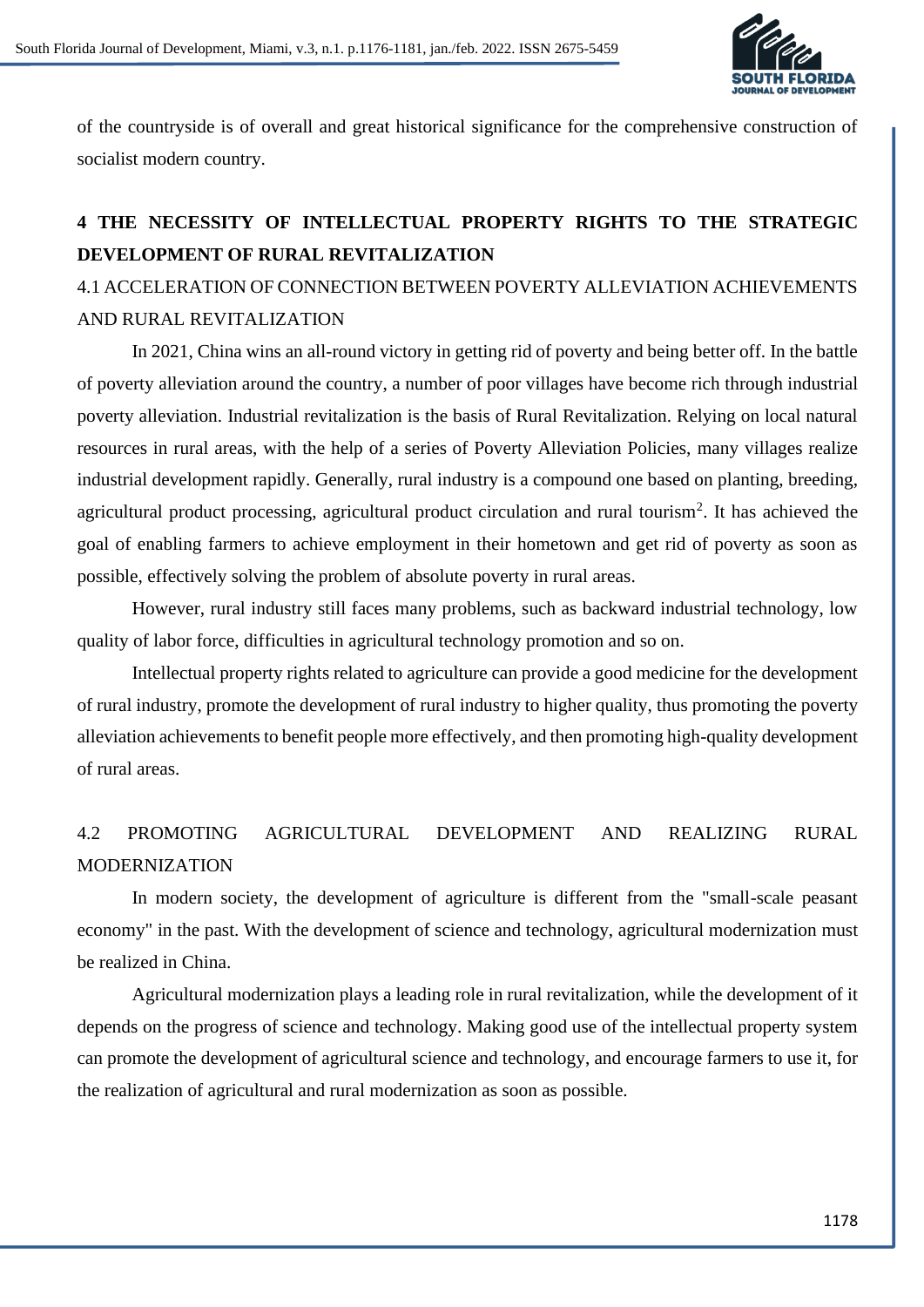

# 4.3 GREAT SIGNIFICANCE OF INTELLECTUAL PROPERTY RIGHTS TO CONSTRUCTION OF RURAL SPIRITUAL CIVILIZATION

we should not only revitalize the economy, science and technology, but also promote cultural and ethical progress in rural vitalization.

Beautiful villages should not only have machines and equipment to improve efficiency and liberate farmers' hands, but also have cultural heritage that are consistent with the history and culture of the countryside. One should not lose the other in the construction of rural revitalization.

The copyright system in intellectual property rights plays an important role in protecting rural intangible cultural heritage, such as drama performances, dance works and music works, and so on.

villages can attract tourists by shooting propaganda videos and uploading them to short video platforms. Such rural works also need the protection of intellectual property rights.

otherwise, the films may be infringed, which will reduce the creative enthusiasm of the authors and affect the development of rural cultural industry and rural revitalization.

### **5 ANALYSIS ON AGRICULTURAL INTELLECTUAL PROPERTY RIGHTS**

Agricultural intellectual property right belongs to the category of intellectual property. It not only has the characteristics of intangibility, exclusivity, regionality, timeliness and exclusion as intellectual property itself, but also has its own characteristics.

However, at present it has not formed a unified conclusion on agricultural intellectual property rights in academic circle. Generally speaking, agricultural intellectual property rights include agricultural patents, agricultural trademarks, new plant varieties, agricultural trade secrets, geographical indications of agricultural products and agricultural science and technology and so on.

On the one hand, agricultural intellectual property rights, as valuable wealth of rural areas and farmers, is closely related to Rural Revitalization and can accelerate it; on the other hand, it is difficult to define the value of agricultural intellectual property rights. At present, agricultural intellectual property rights mostly exist in the primary industry and fields related agricultural science and technology, <sup>3</sup> and the formation of agricultural intellectual property rights is closely related to the natural environment, the growth habits of crops and other factors, so it is difficult to measure its achievements in a unified standard.

In addition, the most important feature of agricultural intellectual property right is that it depends on different natural environmental conditions. There are great differences in the environment between different provinces. Many factors, such as altitude, precipitation and temperature, will affect the development of agricultural intellectual property rights. Therefore, agricultural intellectual property rights are vulnerable to various risks<sup>4</sup>.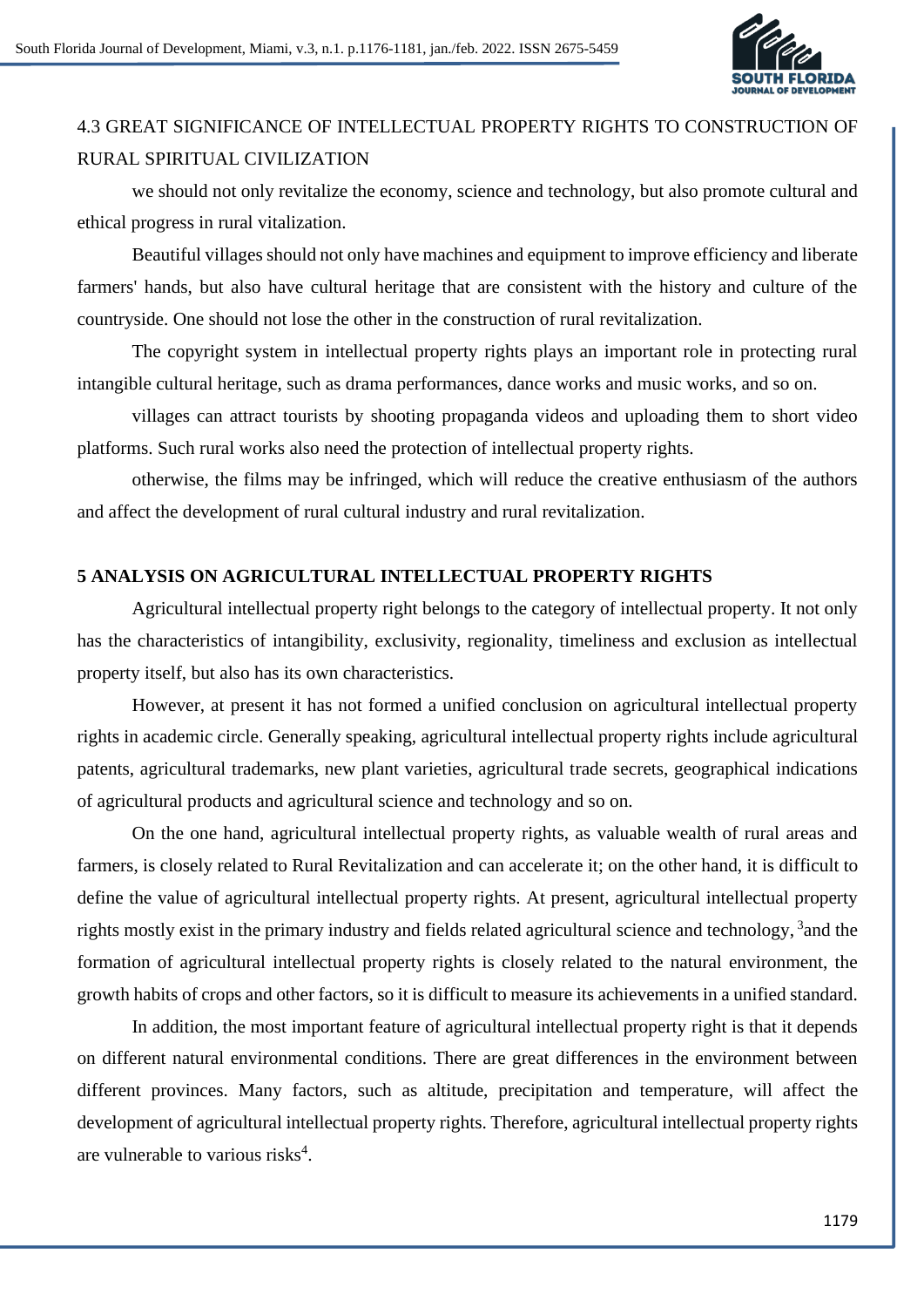

Agricultural intellectual property rights also have certain social characteristics. Agriculture plays a fundamental role for national economic development in China, supporting 1.4 billion people and stabilizing society development.

Although the content related to agricultural intellectual property rights has made great progress in recent years, and the development momentum is good, there are still many problems.

For one thing, China has successively issued a series of legal documents on the protection of intellectual property rights, such as Trademark Law and Patent Law. However, there is still little involvement in agricultural intellectual property rights. The complete system of protection has not been formed.

For another, Agricultural modernization cannot be separated from the development of science and technology, and high-quality scientific and technological development needs relevant personnel to research, but China lacks talents in agricultural intellectual property rights.

We should optimize our own development environment, give policy encouragement and support to rural entrepreneurial talents, as well as constantly attracting high-quality talents to the countryside, and striving for more college graduates to build the countryside.

#### **6 CONCLUSION**

It was proposed clearly in China's 14th Five-Year Plan to promote comprehensively rural revitalization. The goal is to implement fully the strategy of rural revitalization, improve continuously the core competitiveness of agricultural products, speed up the implementation of rural construction, and take the road of socialist rural areas with Chinese characteristics. the primary problem we have to solve is the unbalanced development between urban and rural areas and the insufficient development of agriculture and rural areas. the overall revitalization of the countryside is of overall and great historical significance for the comprehensive construction of socialist modern country. It is necessity by means of intellectual property rights for the strategic development of rural revitalization.